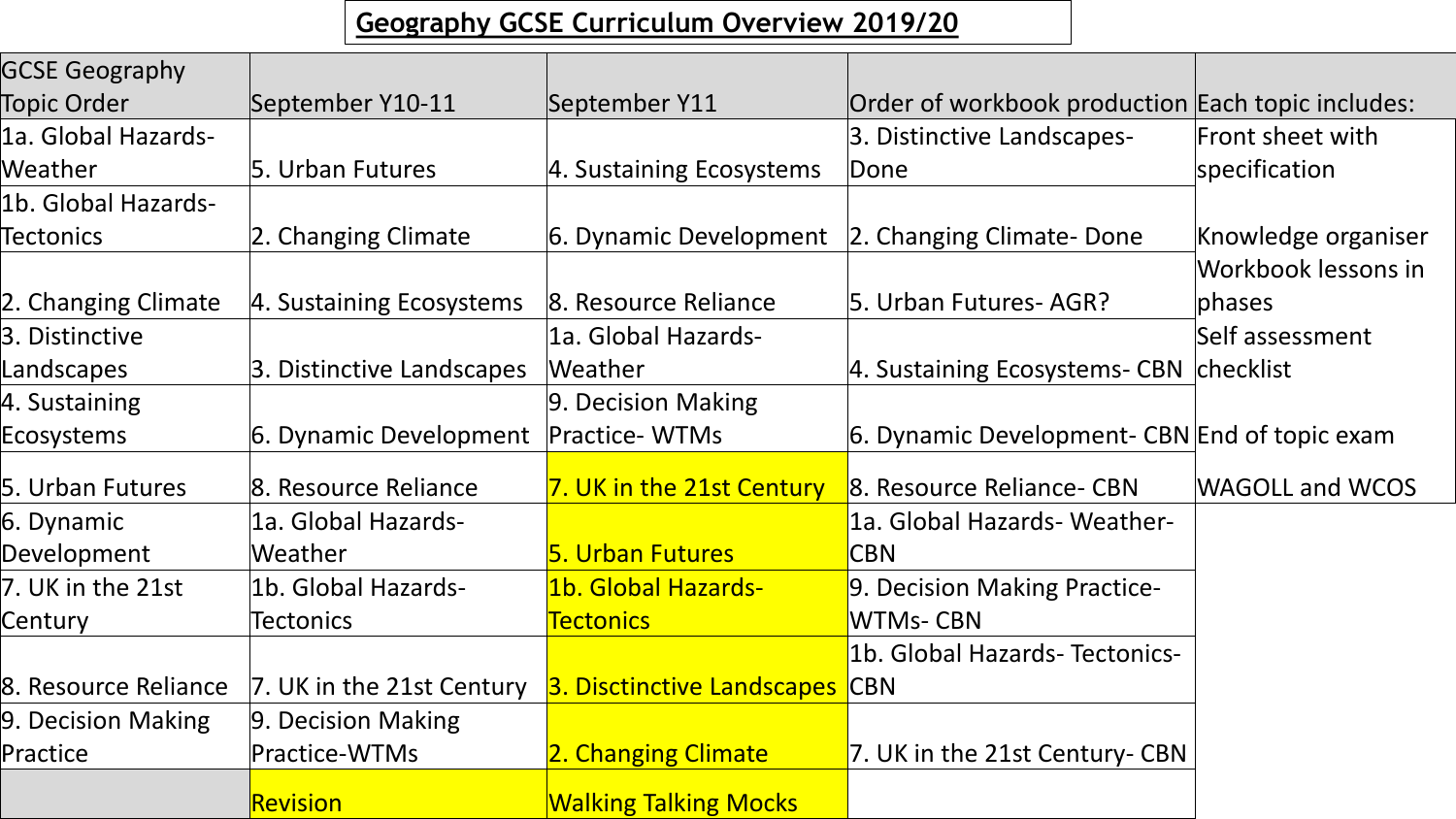## **Geography GCSE Curriculum Overview 2019/20**

| <b>School term dates</b> | September 2019 Y10                      | September 2020 Y11                                                                        | September 2019 Y11                                           |
|--------------------------|-----------------------------------------|-------------------------------------------------------------------------------------------|--------------------------------------------------------------|
|                          |                                         |                                                                                           |                                                              |
| <b>Autumn 1</b>          | 5. Urban Futures<br>2. Changing Climate | 1b. Global Hazards-Tectonics<br><b>FIELDWORK</b>                                          | 4. Sustaining Ecosystems<br><b>FIELDWORK</b>                 |
| <b>Autumn 2</b>          | 4. Sustaining Ecosystems                | 7. UK in the 21st Century<br>9. Decision Making Practice-<br>Ghana, South Downs, Rio WTMs | 6. Dynamic Development<br>8. Resource Reliance               |
| <b>Spring 1</b>          | 3. Distinctive Landscapes               | Revision                                                                                  | 1a. Global Hazards- Weather                                  |
| <b>Spring 2</b>          | 6. Dynamic Development                  | Revision                                                                                  | 9. Decision Making Practice-<br>Ghana, South Downs, Rio WTMs |
| Summer 1                 | 8. Resource Reliance                    | Revision                                                                                  | <b>Revision</b>                                              |
| <b>Summer 2</b>          | 1a. Global Hazards- Weather             |                                                                                           |                                                              |
| <b>Revision</b>          |                                         |                                                                                           |                                                              |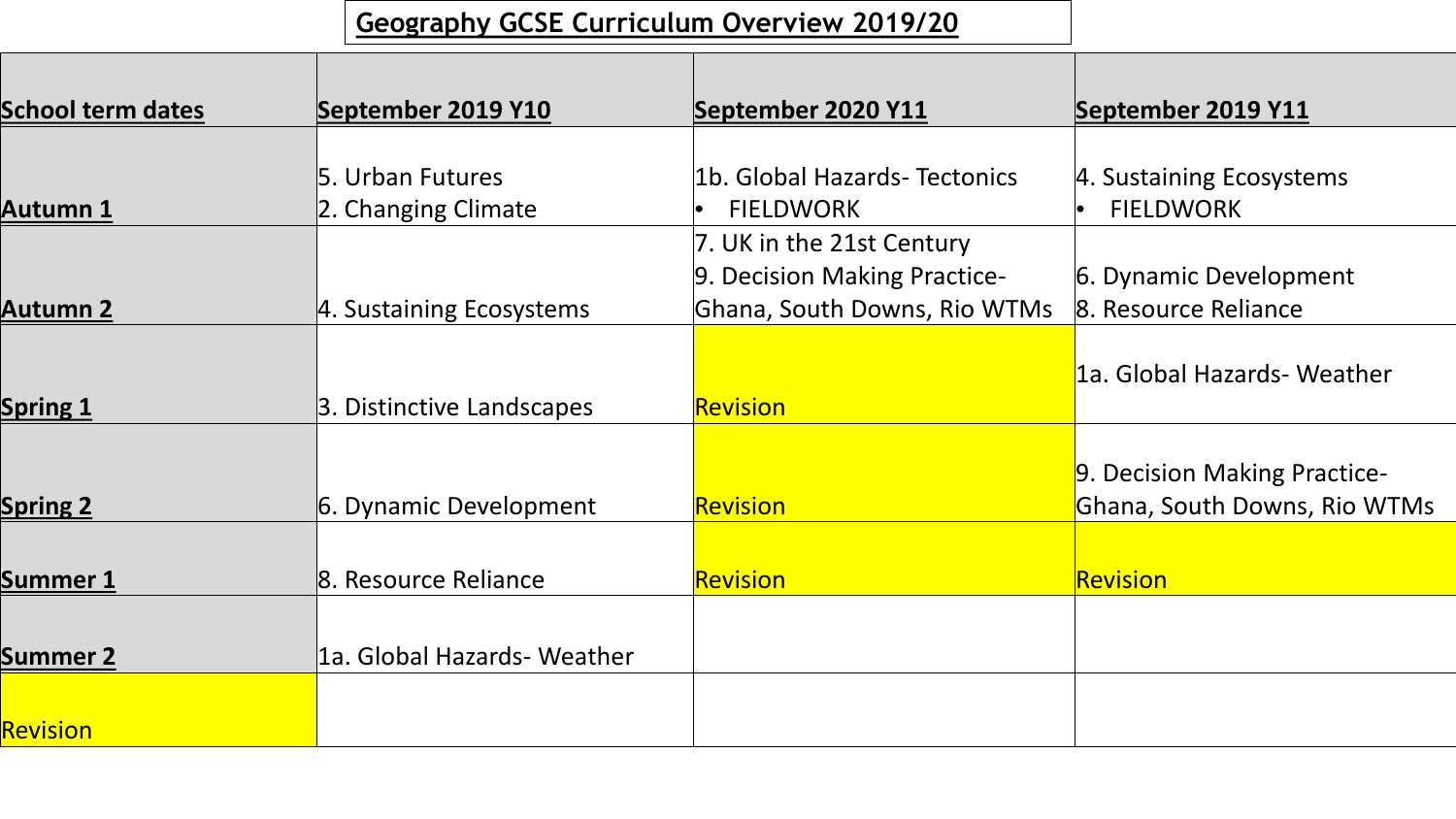| <b>Topic</b>                                    | <b>Big</b><br><b>Question/Theme</b>              | <b>Small Questions</b>                                                                                                                                                                                | <b>Assessment Opportunities and</b><br>Criteria. Teacher Feedback<br>point (TFP)                                                        | <b>Homework</b>  |
|-------------------------------------------------|--------------------------------------------------|-------------------------------------------------------------------------------------------------------------------------------------------------------------------------------------------------------|-----------------------------------------------------------------------------------------------------------------------------------------|------------------|
| 1a. Global<br><b>Hazards-</b><br><b>Weather</b> | Why do we have<br>weather<br>extremes?           | What is the global circulation system? What effects do high and low pressure<br>belts have in creating climatic zones?<br>How does the global circulation of the atmosphere cause extremes in weather | Define the term extreme weather<br>$(1)$ (2018) AO1<br>Using a map showing tropical                                                     | <b>EPW P5-6</b>  |
| 1.1. How can<br>weather be                      |                                                  | conditions in different parts of the world?                                                                                                                                                           | storm tracks in North America,<br>describe the regional distribution                                                                    |                  |
| hazardous?                                      |                                                  | What extremes weather conditions (wind, temperature and precipitation) occur<br>in contrasting countries?                                                                                             | of tropical storms (2) (2017) AO2<br>Using maps showing                                                                                 | EPW P7           |
|                                                 |                                                  | What is the distribution and frequency of tropical storms and drought, and how<br>have they changed over time?                                                                                        | atmospheric and ocean<br>circulation in the Pacific during a<br>normal year and an El Nino year,                                        |                  |
|                                                 |                                                  | What are the causes of the extreme weather conditions associated with tropical<br>storms?                                                                                                             | suggest how South America may<br>be affected during an El Nino<br>year (3) (2018) AO2                                                   | EPW P8           |
|                                                 | When does<br>extreme weather<br>become a hazard? | What are the causes of the extreme weather conditions of El Niño/La Niña<br>leading to drought?                                                                                                       | Discuss the place-specific<br>causes of a non-UK based                                                                                  | <b>EPW P9-10</b> |
|                                                 |                                                  | Case studies of two contrasting natural weather hazard events arising from<br>extreme weather conditions, including;<br>flash flooding or tropical storms                                             | natural weather hazard event (6)<br>(2017) AO3 TFP                                                                                      | <b>EPW 11</b>    |
|                                                 |                                                  | heat wave or drought.<br>There must be one UK based and one non-UK based natural weather hazard<br>event.                                                                                             | Extreme weather conditions vary<br>in contrasting countries, discuss<br>the differences in extreme<br>weather conditions in contrasting |                  |
|                                                 |                                                  | What were the causes (including the extreme weather conditions which led to<br>the event), consequences of and responses to the hazard?                                                               | countries (6) AO4 (2015)<br><b>TFP-End of topic test</b>                                                                                |                  |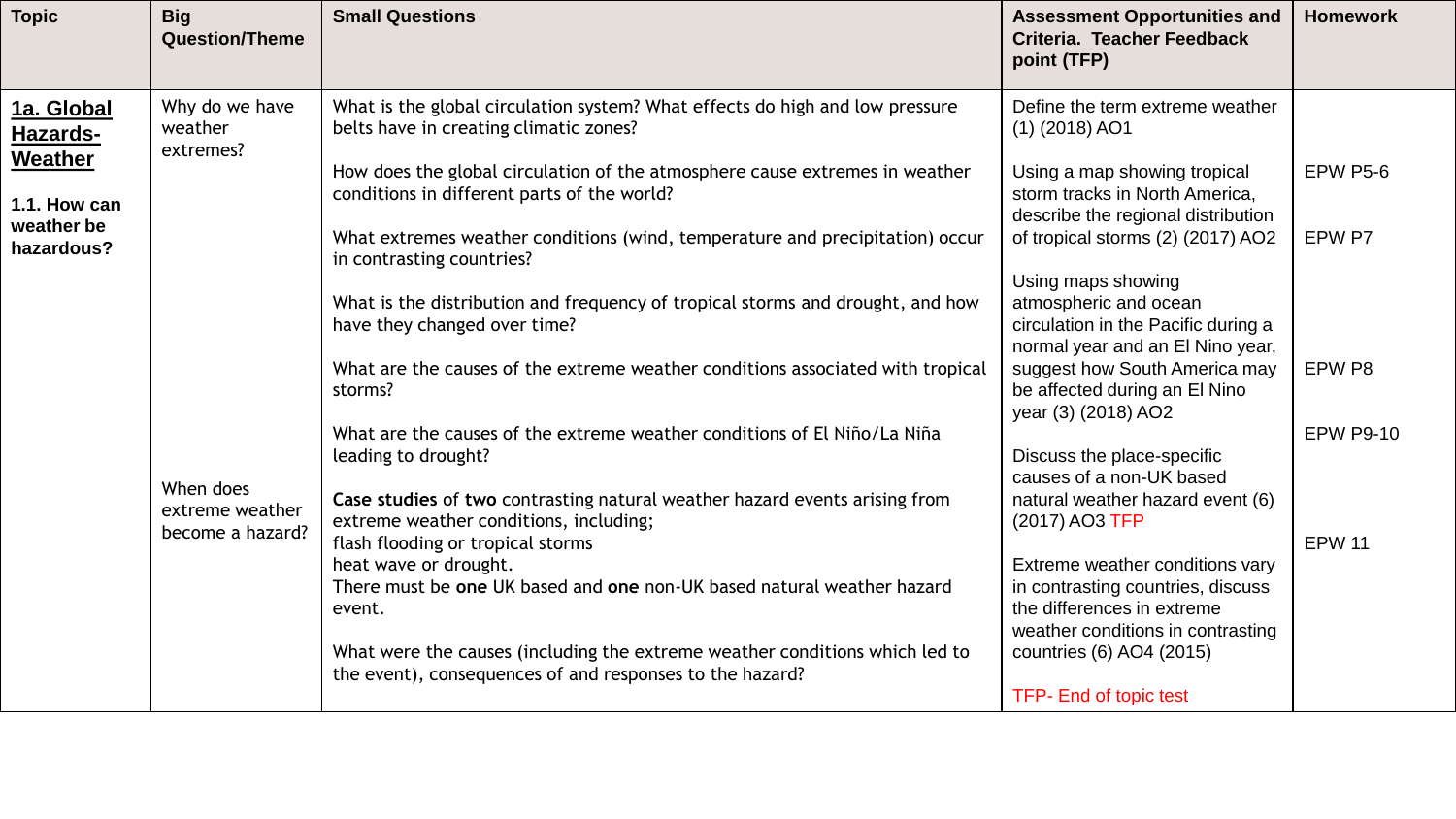| <b>Topic</b>                                                                                     | <b>Big Question/Theme</b>                                                   | <b>Small Questions</b>                                                                                                                                                                                                                                                                                                                                                                                                   | <b>Assessment Opportunities and Criteria.</b><br><b>Teacher Feedback point (TFP)</b>                                                                                                                                                                                                                                                                                               | <b>Homework</b>                         |
|--------------------------------------------------------------------------------------------------|-----------------------------------------------------------------------------|--------------------------------------------------------------------------------------------------------------------------------------------------------------------------------------------------------------------------------------------------------------------------------------------------------------------------------------------------------------------------------------------------------------------------|------------------------------------------------------------------------------------------------------------------------------------------------------------------------------------------------------------------------------------------------------------------------------------------------------------------------------------------------------------------------------------|-----------------------------------------|
| 1b. Global<br>Hazards-<br><b>Tectonics</b><br>1.2. How do plate<br>tectonics shape<br>our world? | What processes occur at<br>plate boundaries?                                | What is the structure of the Earth and how is it<br>linked to the processes of plate tectonics including<br>convection currents?<br>What processes take place at constructive,<br>destructive, conservative and collision plate<br>boundaries as well as hotspots?<br>How does the movement of tectonic plates cause<br>earthquakes, including shallow and deep focus, and<br>volcanoes, including shield and composite? | Describe what a hot spot is (2) (2015) AO1<br>Using a GIS map showing earthquake<br>hazard distribution, describe the pattern of<br>earthquake distribution (4) (2015) AO2<br>Explain how effective two responses were<br>to the tectonic event (4) (2017) AO1<br>Assess the technological developments<br>used to mitigate the impacts of a tectonic<br>hazard (8) (2018) AO4 TFP | EPW P12<br>EPW P13<br><b>EPW P14-15</b> |
|                                                                                                  | How can tectonic movement<br>be hazardous?                                  | A case study of a tectonic event that has been<br>hazardous for people, including specific causes,<br>consequences of and responses to the event.                                                                                                                                                                                                                                                                        | <b>TFP-</b> End of topic test                                                                                                                                                                                                                                                                                                                                                      | EPW P16                                 |
|                                                                                                  | How does technology have<br>the potential to save lives in<br>hazard zones? | How have technological developments improved<br>impact mitigation (such as building design,<br>prediction, early warning systems) in areas prone to<br>a tectonic hazard of your choice?                                                                                                                                                                                                                                 |                                                                                                                                                                                                                                                                                                                                                                                    | EPW P17                                 |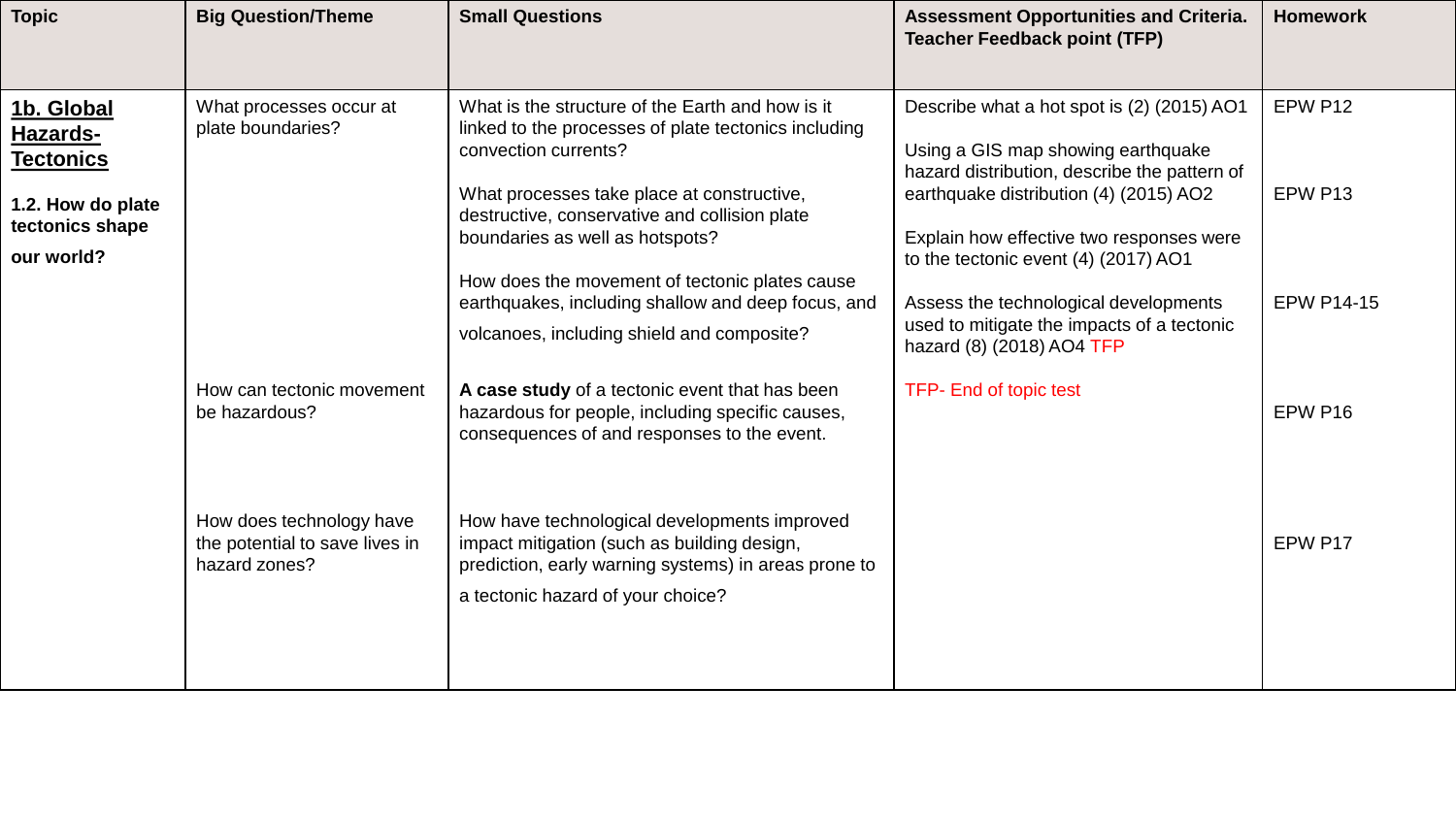| <b>Topic</b>                                                                                                          | <b>Big Question/Theme</b>                     | <b>Small Questions</b>                                                                                                                                                                                                                                                                                                                                                                                          | <b>Assessment Opportunities and</b><br>Criteria. Teacher Feedback point<br>(TFP)                                                                                                                                                                                                                                                                               | <b>Homework</b>    |
|-----------------------------------------------------------------------------------------------------------------------|-----------------------------------------------|-----------------------------------------------------------------------------------------------------------------------------------------------------------------------------------------------------------------------------------------------------------------------------------------------------------------------------------------------------------------------------------------------------------------|----------------------------------------------------------------------------------------------------------------------------------------------------------------------------------------------------------------------------------------------------------------------------------------------------------------------------------------------------------------|--------------------|
| 2. Changing<br><b>Climate</b><br>2.1. What evidence<br>is there to suggest<br>climate change is a<br>natural process? | What evidence is there for<br>climate change? | How has the climate changed from the beginning of<br>the Quaternary period to the present day?<br>Explain range and reliability of evidence relating to<br>climate change including evidence from sea ice<br>positions, ice cores, global temperature data,<br>paintings and diaries.                                                                                                                           | Compare the reliability of two sources<br>of evidence of climate change (4)<br>$(2015)$ AO2<br>Explain how a painting of a frozen River<br>Thames could be used as evidence for<br>climate change (2) (2018) AO1                                                                                                                                               |                    |
|                                                                                                                       | Is climate change a natural<br>process?       | What are the causes of natural climate change<br>including the theories of sun spots, volcanic<br>eruptions and Milankovitch cycles.<br>What is the natural greenhouse effect and what<br>impact do humans have on the atmosphere,<br>including the enhanced greenhouse effect?                                                                                                                                 | Explain using a graph how the theory of<br>Milankovitch cycles is used as evidence<br>for natural climate change (3) (2017)<br>AO <sub>2</sub><br>Explain one impact of climate change<br>for people (2) (2017) AO1<br>'Climate Change will lead to negative                                                                                                   | EPW P18<br>EPW P19 |
|                                                                                                                       | Why is climate change a<br>global issue?      | Explain the social, economic and environmental<br>impacts of climate change worldwide such as those<br>resulting from sea level rise and extreme weather<br>events (in the 21st century).<br>Explain the social, economic and environmental<br>impacts of climate change within the UK such as the<br>impact on weather patterns, seasonal changes and<br>changes in industry (in the 21 <sup>st</sup> century) | environmental impacts.' Discuss (6)<br>(2017) AO3 TFP<br>Suggest why climate change is<br>considered to be a global issue (6)<br>$(2018)$ AO3<br>Assess whether the social impacts of<br>climate change experienced in the UK<br>in the 21 <sup>st</sup> century are greater than the<br>environmental impacts (8) (2015) AO4<br><b>TFP- End of topic test</b> | EPW P20<br>EPW P21 |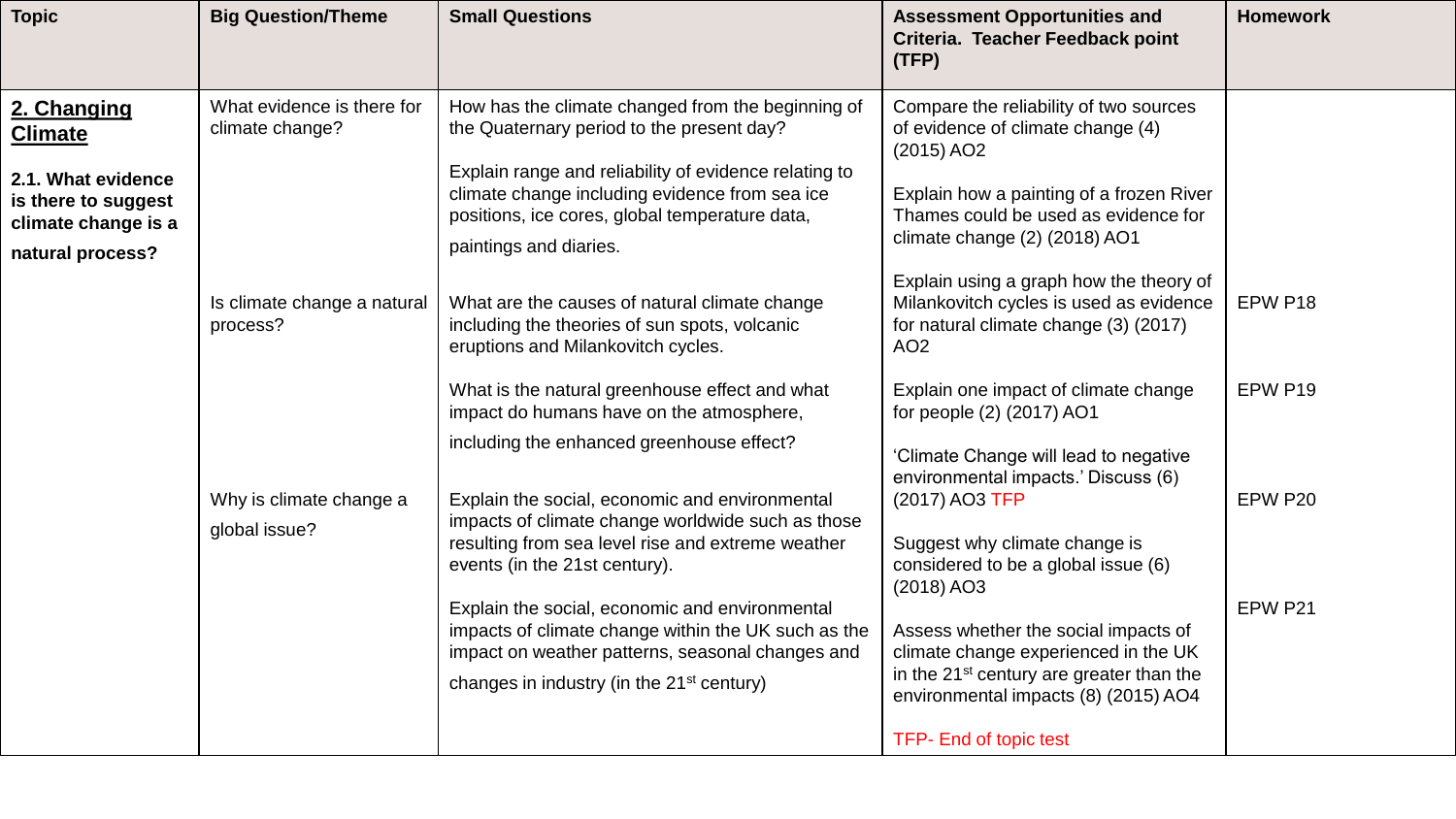| <b>Topic</b>                                            | <b>Big Question/Theme</b>                                  | <b>Small Questions</b>                                                                                                                                                                                                                                                                                                                                                                                  | <b>Assessment</b><br><b>Opportunities and</b><br>Criteria. Teacher<br><b>Feedback point (TFP)</b>                                                          | <b>Homework</b>    |
|---------------------------------------------------------|------------------------------------------------------------|---------------------------------------------------------------------------------------------------------------------------------------------------------------------------------------------------------------------------------------------------------------------------------------------------------------------------------------------------------------------------------------------------------|------------------------------------------------------------------------------------------------------------------------------------------------------------|--------------------|
| 3. Distinctive<br>Landscapes                            | What is a landscape?                                       | How can a landscape be defined, including the differences<br>between built and natural landscapes?                                                                                                                                                                                                                                                                                                      | Define the term landscape<br>$(1)$ (2017) AO1                                                                                                              |                    |
| 3.1. What<br>makes a<br>landscape                       | Where are the physical landscapes of<br>the UK?            | Explain the location of upland, lowland and glaciated landscapes<br>in the UK.                                                                                                                                                                                                                                                                                                                          | Describe the distribution of<br>upland areas in the UK (3)<br>$(2018)$ AO2                                                                                 | EPW P22            |
| distinctive?                                            |                                                            | What characteristics make these landscapes distinctive including<br>their geology, climate and human activity?<br>What geomorphic processes are involved in shaping landscapes,                                                                                                                                                                                                                         | Explain the stages in the<br>formation of an arch (3)<br>$(2015)$ AO1                                                                                      | <b>EPW P23-24</b>  |
| 3.2. What<br>influences the<br>landscapes of<br>the UK? | What physical processes shape<br>landscapes?               | including weathering (mechanical, chemical, biological), mass<br>movement (sliding, slumping), erosion (abrasion, hydraulic action,<br>attrition, solution), transport (traction, saltation, suspension,<br>solution), deposition?                                                                                                                                                                      | Explain how geomorphic<br>processes have shaped<br>your chosen coastal<br>landscape (6) (2017) AO2                                                         | <b>EPW P25-26</b>  |
|                                                         |                                                            | Explain the formation of coastal landforms including headlands,<br>bays, cave, arch, stack, beach and spit.                                                                                                                                                                                                                                                                                             | Explain how human<br>activity has influenced the                                                                                                           |                    |
|                                                         |                                                            | Explain the formation of river landforms including waterfall, gorge,<br>v-shaped valley, floodplain, levee, meander, ox-bow lake.                                                                                                                                                                                                                                                                       | geomorphic processes in<br>this river basin landscape<br>(6) (2015) AO3 TFP                                                                                | <b>EPW P28-30</b>  |
|                                                         | What are the characteristics of your<br>chosen landscapes? | Case study of two landscapes in the UK, one coastal landscape<br>and one river basin, to include the study of:<br>its landforms created by geomorphic processes<br>the geomorphic processes operating at different scales and how<br>they are influenced by geology and climate<br>how human activity, including management, works in combination<br>with geomorphic processes to impact the landscape. | Discuss the influence of<br>geology in the formation of<br>river landforms within your<br>chosen river basin (6)<br>(2018) AO3/4<br>TFP- End of topic test | EPW P27<br>EPW P31 |
|                                                         |                                                            |                                                                                                                                                                                                                                                                                                                                                                                                         |                                                                                                                                                            |                    |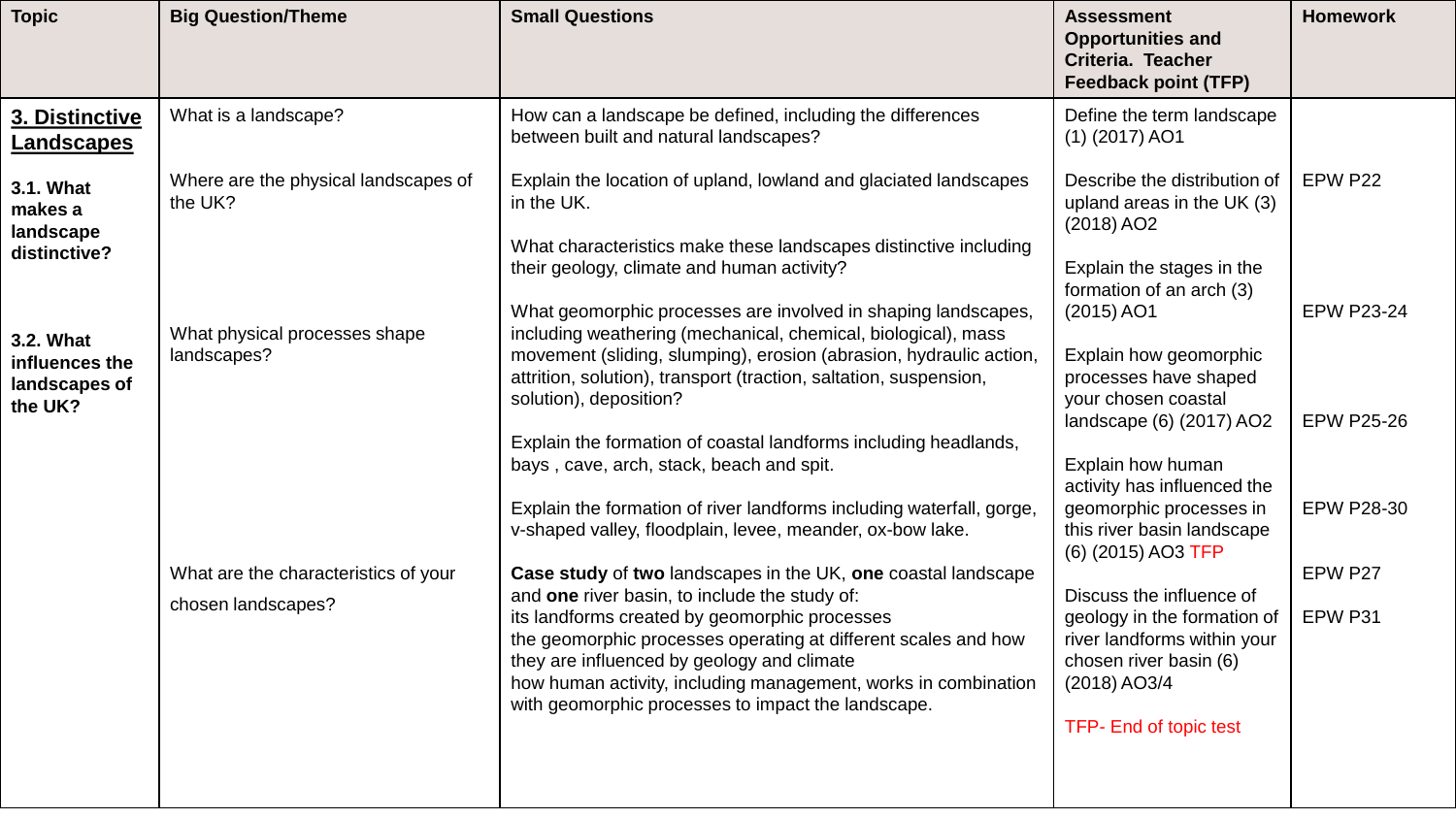| <b>Topic</b>                                        | <b>Big Question/Theme</b>                                                   | <b>Small Questions</b>                                                                                                                                                                                                                                                                                                                                                       | <b>Assessment Opportunities and</b><br>Criteria. Teacher Feedback point<br>(TFP)                                                                        | <b>Homework</b>                           |
|-----------------------------------------------------|-----------------------------------------------------------------------------|------------------------------------------------------------------------------------------------------------------------------------------------------------------------------------------------------------------------------------------------------------------------------------------------------------------------------------------------------------------------------|---------------------------------------------------------------------------------------------------------------------------------------------------------|-------------------------------------------|
| 4. Sustaining<br><b>Ecosystems</b>                  | What are ecosystems?                                                        | Explain the concept of an ecosystem as being the interdependence of climate, soil, water,<br>plants and animals.                                                                                                                                                                                                                                                             | Describe the yearly temperature and<br>rainfall patterns on the hot desert<br>climate graph (2) (2015) AO1                                              | EPW P32                                   |
| 4.1. Why are<br>natural<br>ecosystems<br>important? |                                                                             | What is the global distribution of polar regions, coral reefs, grasslands, temperate forests,<br>tropical forests and hot deserts?<br>Explain the climate, flora and fauna within these ecosystems.                                                                                                                                                                          | Describe the global distribution of<br>temperate deciduous forest ecosystems<br>(2) (2017) AO2                                                          | EPW P33, 35<br>EPW P34, 36<br>EPW P38, 39 |
| 4.2. Why should<br>tropical<br>rainforests          | What biodiversity exists in<br>tropical rainforests?                        | What are the distinctive characteristics of a tropical rainforest ecosystem, including the<br>climate, nutrient cycle, soil profile and water cycle?                                                                                                                                                                                                                         | Why are tropical rainforest soils<br>considered to be amongst the poorest<br>in the world? (3) (2018) AO1                                               | EPW P37                                   |
| matter to us?                                       | Why are tropical rainforests                                                | Explain the interdependence of climate, soil, water, plants, animals and human activity in<br>tropical rainforests.<br>Why are tropical rainforests so valuable (goods and services)?                                                                                                                                                                                        | Describe how tropical rainforests<br>provide valuable services (4) (2015)<br>AO <sub>2</sub>                                                            | <b>EPW P40-41</b>                         |
|                                                     | being 'exploited' and how can<br>this be managed<br>sustainably?            | How do humans use the tropical rainforest (activities such as logging, mineral extraction,<br>agriculture and tourism) and what are the impacts?<br>A case study to illustrate attempts to sustainably manage an area of tropical rainforest, such<br>as ecotourism, community programmes, biosphere reserves and sustainable forestry, at a                                 | Evaluate the effectiveness of one way<br>in which an area of tropical rainforest<br>you have studied is being sustainably<br>managed (6) (2018) AO3 TFP | <b>EPW P42-43</b>                         |
| 4.3. Is there                                       | What is it like in Antarctica                                               | local or regional scale.                                                                                                                                                                                                                                                                                                                                                     | Name two features of Arctic flora (2)<br>$(2018)$ AO1                                                                                                   |                                           |
| more to polar<br>environments<br>than ice?          | and the Arctic?                                                             | What are the distinctive characteristics of Antarctica and the Arctic, including climate,<br>features of the land and sea, flora and fauna?<br>Explain the interdependence of climate, soil, water, plants, animals and human activity in<br>either the Antarctic or the Arctic polar region.                                                                                | Evaluate the success of one small scale<br>example of sustainable management in<br>either the Arctic or Antarctic (6) (2015)<br>AO <sub>4</sub>         | EPW P44                                   |
|                                                     |                                                                             | What are the impacts of human activity on either the Antarctic or the Arctic ecosystems, such<br>as scientific research, indigenous people, tourism, fishing, whaling and mineral exploitation?<br>A case study to examine one small-scale example of sustainable management in either the<br>Antarctic or the Arctic such as sustainable tourism, conservation and whaling. | Evaluate the success of your chosen<br>global example of sustainable<br>management in the Antarctic or the<br>Arctic (8) (2017) AO4                     |                                           |
|                                                     | How are humans seeking a<br>sustainable solution for polar<br>environments? | A case study to examine one global example of sustainable management in either the<br>Antarctic or the Arctic by investigating global actions such as Earth Summits or the Antarctic<br>Treaty.                                                                                                                                                                              | TFP- End of topic test                                                                                                                                  |                                           |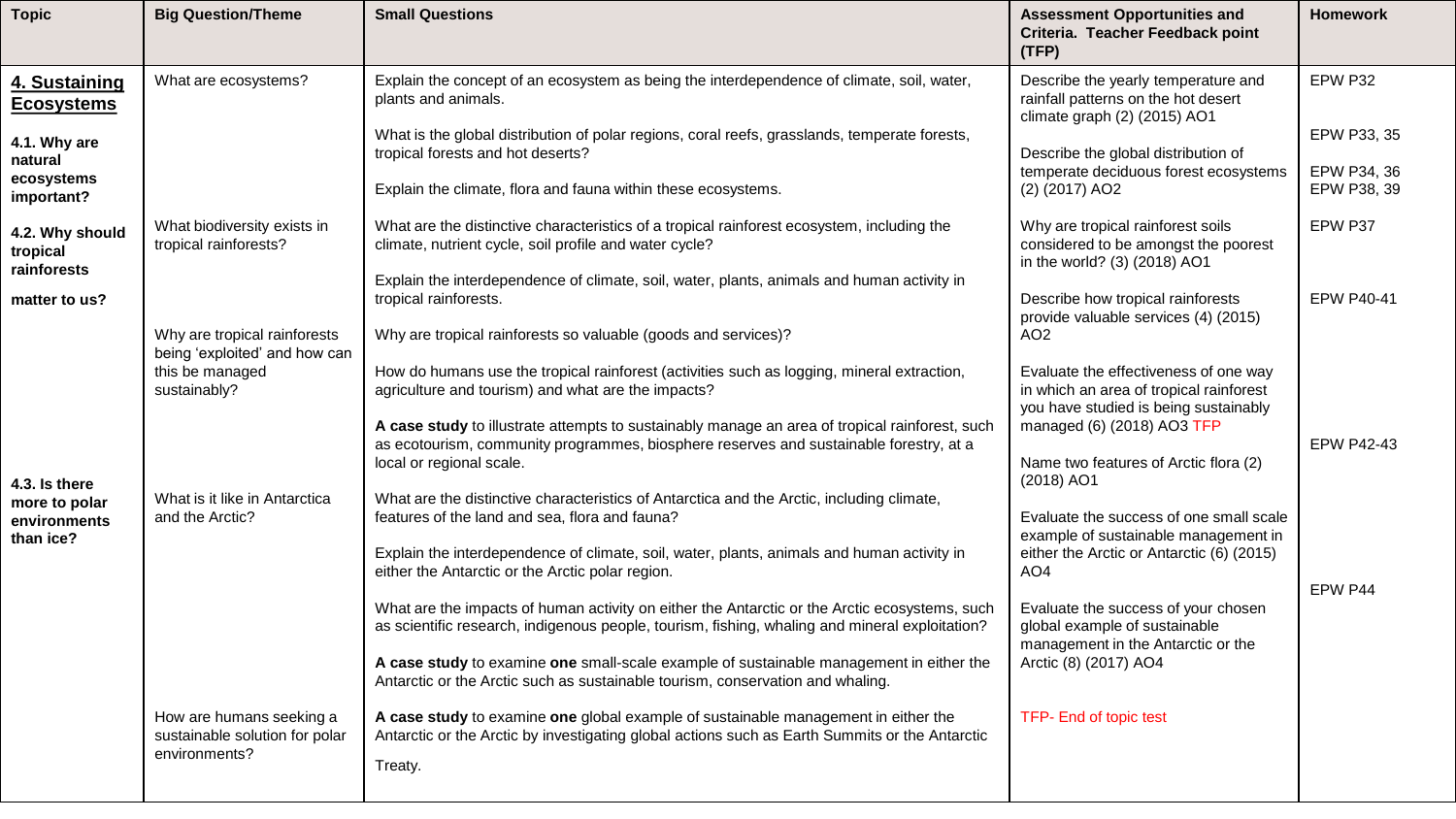| <b>Topic</b>                                                   | <b>Big Question/Theme</b>                              | <b>Small Questions</b>                                                                                                                                                                                         | <b>Assessment Opportunities and</b><br>Criteria. Teacher Feedback<br>point (TFP)                                                                                                | <b>Homework</b>       |
|----------------------------------------------------------------|--------------------------------------------------------|----------------------------------------------------------------------------------------------------------------------------------------------------------------------------------------------------------------|---------------------------------------------------------------------------------------------------------------------------------------------------------------------------------|-----------------------|
| 5. Urban<br><b>Futures</b><br>5.1. Why<br>do more<br>than half | How is the global pattern<br>of urbanisation changing? | How do urban growth rates vary in parts of the world with contrasting levels of<br>development?<br>How are the characteristics of world cities and megacities changing since 1950<br>(including distribution)? | Describe the pattern in predicted<br>population change between 2001<br>and 2025 for cities in the EDCs<br>shown in a table (3) (2015) AO2<br>State two pull factors which cause | <b>EPW P45-</b><br>46 |
| the world's<br>population                                      | What does rapid<br>urbanisation mean for<br>cities?    | What are the causes of rapid urbanisation in LIDCs, including the push and pull<br>factors of rural-urban migration and internal growth?                                                                       | rapid urbanisation in LIDCs (2)<br>$(2017)$ AO1                                                                                                                                 |                       |
| live in<br>urban                                               |                                                        | What are the consequences of rapid urban growth in LIDCs?                                                                                                                                                      | Suggest two pull factors which<br>may attract people to live in                                                                                                                 | EPW P47               |
| areas?                                                         |                                                        | What are the causes and consequences of contrasting urban trends in ACs,<br>including suburbanisation, counter-urbanisation and re-urbanisation?                                                               | Halsnead (suburbs) (2) (2018)<br>AO <sub>2</sub>                                                                                                                                | <b>EPW P48-</b><br>50 |
| <b>5.2. What</b><br>are the<br>challenges<br>and               | What is life like for people<br>in a city?             | Case studies-One AC and one LIDC or EDC<br>What are the city's location and importance within its region, the country, and the<br>wider world?                                                                 | State two causes of<br>suburbanisation in ACs (2) (2018)<br>AO <sub>1</sub>                                                                                                     |                       |
| opportuniti<br>es for<br>cities<br>today?                      |                                                        | What is the pattern of national and international migration and how is this<br>changing the growth and character of the city?                                                                                  | For an AC city you have studied,<br>explain how international<br>migration has changed the<br>character of the city (6) (2018)                                                  |                       |
|                                                                |                                                        | How do ways of life vary in the city, such as culture, ethnicity, housing, leisure and<br>consumption?                                                                                                         | AO <sub>3</sub>                                                                                                                                                                 |                       |
|                                                                |                                                        | Examine the contemporary challenges that affect life in the AC city, such as<br>housing availability, transport provision, access to services and inequality.                                                  | Examine how ways of life vary<br>within one LIDC or EDC city (8)<br>(2015) AO4 TFP                                                                                              |                       |
|                                                                |                                                        | Examine the contemporary challenges that affect life in the LIDC or EDC city,<br>such as squatter settlements, informal sector jobs, health or waste disposal.                                                 | For an AC city you have studied,<br>explain how one contemporary<br>challenge affects life in the city (6)                                                                      |                       |
|                                                                | How can cities become<br>more sustainable?             | For each city examine/evaluate one initiative to make it more sustainable, such<br>as use of brownfield sites, waste recycling and transport improvements.                                                     | $(2017)$ AO3                                                                                                                                                                    |                       |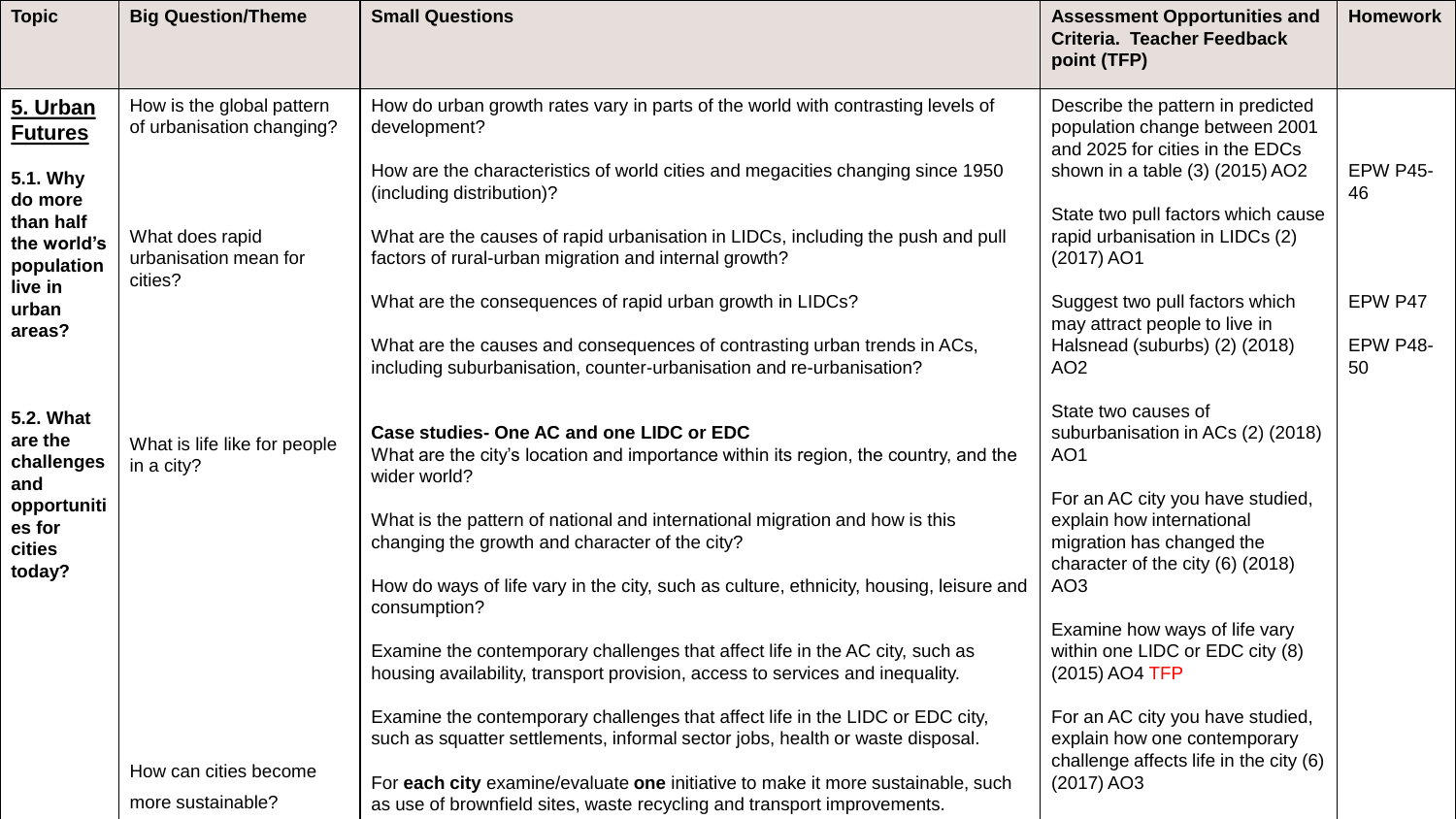| <b>Topic</b>                                     | <b>Big Question/Theme</b>                                | <b>Small Questions</b>                                                                                                                                                                            | <b>Assessment Opportunities</b><br>and Criteria. Teacher<br><b>Feedback point (TFP)</b>                                                          | <b>Homework</b>    |
|--------------------------------------------------|----------------------------------------------------------|---------------------------------------------------------------------------------------------------------------------------------------------------------------------------------------------------|--------------------------------------------------------------------------------------------------------------------------------------------------|--------------------|
| 6. Dynamic<br><b>Development</b>                 | What is development<br>and how can it be<br>measured?    | Define 'development' and the ways in which countries can be classified, such as AC, EDC and<br>LIDC.<br>What is the global distribution of ACs, EDCs and LIDCs?                                   | State and explain two economic<br>measures of development used<br>to classify countries (4) (2017)<br>AO <sub>2</sub>                            | EPW P55            |
| 6.1. Why are<br>some<br>countries<br>richer than | What has led to                                          | What are the economic and social measures of development, such as GNI per capita and Human<br>Development Index, and how can they illustrate the consequences of uneven development?              | Use one piece of evidence from<br>a table to explain why Gabon is<br>an EDC (3) (2018) AO2                                                       | EPW P54<br>EPW P56 |
| others?                                          | uneven development?                                      | What are the human and physical factors influencing global uneven development?<br>What factors make it hard for countries to break out of poverty, including debt, trade and political<br>unrest? | Using the IMF country<br>classifications for North and<br>South America, describe the<br>pattern of development by                               | EPW P57            |
| 6.2. Are LIDCs<br>likely to stay                 | How has an LIDC<br>developed so far?                     | How has the economic development of an LIDC, including influences of population, society,<br>technology and politics, changed in the past 50 years, or post-independence?                         | country classifications (3) (2017)<br>AO <sub>2</sub>                                                                                            | <b>EPW 58</b>      |
| poor?                                            |                                                          | How effectively can Rostow's model help to determine the country's path of economic<br>development?<br>How successful has the LIDC been in achieving the relevant Millennium Development Goals?   | For an LIDC you have studied,<br>suggest which stage of the<br>Rostow Model it has reached<br>and give reasons for your<br>answer (4) (2015) AO2 |                    |
|                                                  |                                                          | How has the LIDC's wider political, social and environmental context affected its development?                                                                                                    | For an LIDC you have studied,<br>evaluate how successful a<br>development strategy has been                                                      | <b>EPW 59</b>      |
|                                                  | What global<br>connections influence<br>its development? | What are the country's international trade links, such as potential reliance on a single, or few,<br>commodities and how does this influence development?                                         | (6) (2015) AO4                                                                                                                                   |                    |
|                                                  |                                                          | What are the benefits and problems of trade and Trans National Company (TNC) investment for<br>development?                                                                                       | For an LIDC you have studied,<br>assess how successful it has<br>been in meeting two of the<br>Millennium Development Goals                      | EPW P60            |
|                                                  |                                                          | What are the advantages and disadvantages of international aid or debt relief for its development?                                                                                                | (8) (2018) AO4 TFP                                                                                                                               |                    |
|                                                  | What development<br>strategy is most<br>appropriate?     | Compare the advantages and disadvantages of one top-down and one bottom-up strategy in the<br>country.                                                                                            | For a LIDC you have studied, to<br>what extent has international aid<br>or debt relief helped its<br>development? (6) (2017) AO3                 | EPW P61            |
|                                                  |                                                          |                                                                                                                                                                                                   | What type of development<br>strategy is the Three Gorges<br>Dom on avomolo of 2(4) (2015)                                                        |                    |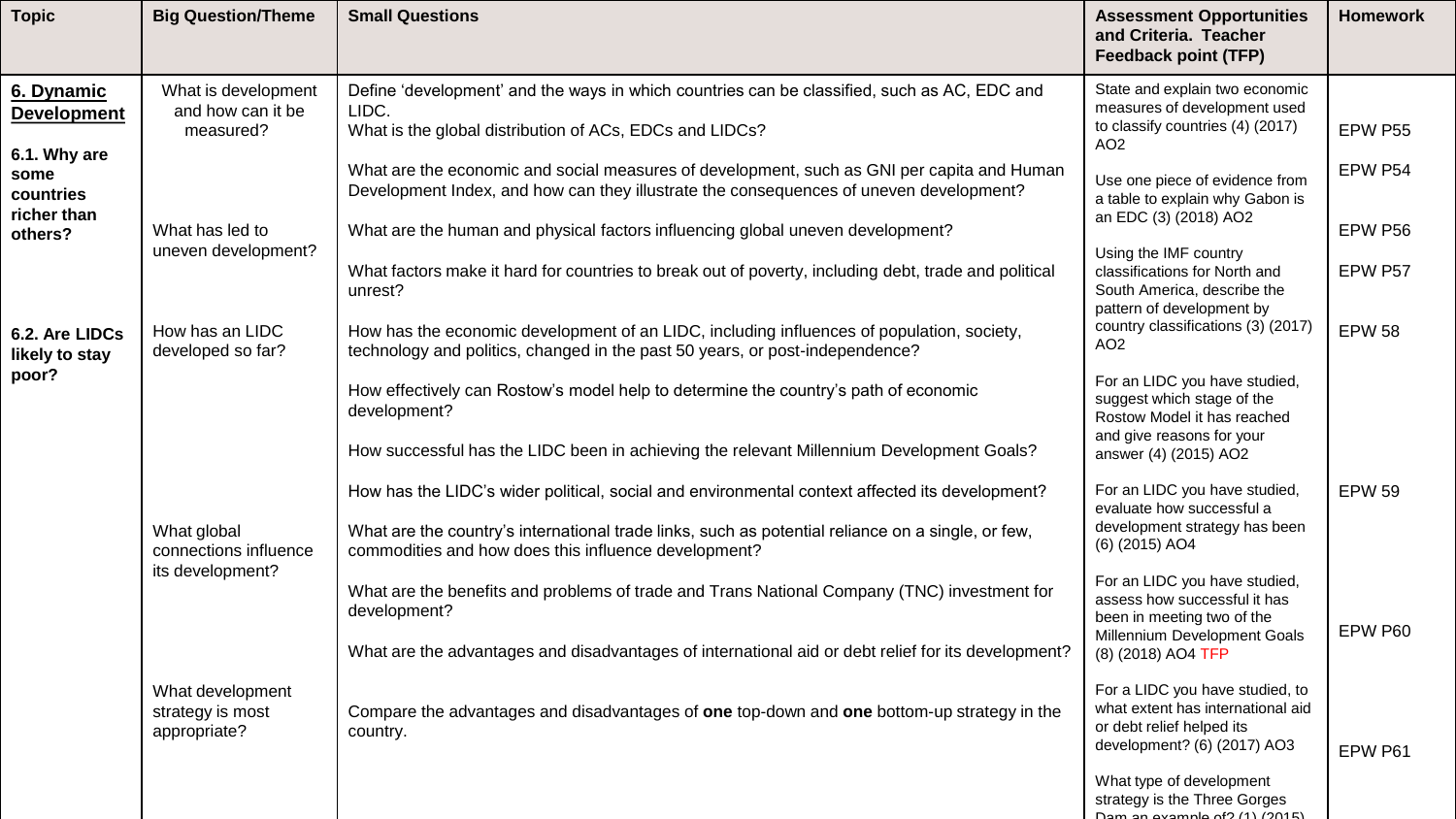| <b>Topic</b>                                       | <b>Big Question/Theme</b>                          | <b>Small Questions</b>                                                                                                                                                                                                                             | <b>Assessment</b><br><b>Opportunities and</b><br>Criteria. Teacher<br><b>Feedback point</b><br>(TFP)               | <b>Homework</b> |
|----------------------------------------------------|----------------------------------------------------|----------------------------------------------------------------------------------------------------------------------------------------------------------------------------------------------------------------------------------------------------|--------------------------------------------------------------------------------------------------------------------|-----------------|
| 7. UK in the<br>21 <sup>st</sup><br><b>Century</b> | What does the UK look like in<br>the 21st century? | What are the human and physical characteristics of the UK, including population<br>density, land use, rainfall and relief? What are the significant issues associated<br>with these characteristics, including water stress and housing shortages? | State two factors which<br>affect the variation of<br>rainfall in the UK (2)<br>(2018) AO1                         | EPW P62         |
| <b>7.1. How is</b><br>the UK<br>changing in        | How is the UK's population<br>changing?            | Describe population trends in the UK since 2001, using population pyramids and<br>migration statistics, to determine its position on the Demographic Transition Model.                                                                             | Why will the South East<br>of England be an area of<br>severe water stress in                                      | EPW P63         |
| the 21st<br>century?                               |                                                    | What are the causes, effects, spatial distribution and responses to an ageing<br>population?                                                                                                                                                       | the future? (4) (2018)<br>AO <sub>2</sub>                                                                          | EPW P65         |
|                                                    |                                                    | How has the population structure and ethnic diversity of a named place of the UK<br>has changed since 2001?                                                                                                                                        | Explain one way an<br>economic hub has<br>changed (4) (2017) AO2                                                   | EPW P64         |
|                                                    | How is the UK's economy<br>changing?               | What major economic changes have taken place in the UK since 2001 such as<br>changes in the job market (including political priorities, changing employment<br>sectors and working hours)?                                                         | Evaluate the importance<br>of the UK's role in one<br>example of a global<br>conflict (6) (2018) AO3<br><b>TFP</b> | EPW P66         |
|                                                    |                                                    | Describe the pattern of core UK economic hubs.                                                                                                                                                                                                     |                                                                                                                    |                 |
|                                                    |                                                    | Explain the changes in one economic hub and its significance to its region and the<br>UK.                                                                                                                                                          | Using the news article<br>and your own<br>knowledge, describe the<br>global influence of UK                        | EPW P67         |
| 7.2 Is the UK<br>losing its                        | What is the UK's political role<br>in the world?   | Examine the UK's political role in one global conflict through its participation in<br>international organisations.                                                                                                                                | TV programmes such as<br>the X Factor $(6)$ (2015)<br>AO <sub>3</sub>                                              | <b>EPW 68</b>   |
| global<br>significance?                            | How is the UK's cultural<br>influence changing?    | Explain the UK's media exports and their global influence including television<br>programmes and film.                                                                                                                                             | Discuss the contribution<br>ethnic groups make to                                                                  | EPW P69         |
|                                                    |                                                    | How have ethnic groups contributed to the cultural life of the UK through one of<br>food, media or fashion?                                                                                                                                        | the cultural life of the UK<br>through either food or<br>media or fashion (6)<br>$(2017)$ $\triangle$ 04           | EPW P70         |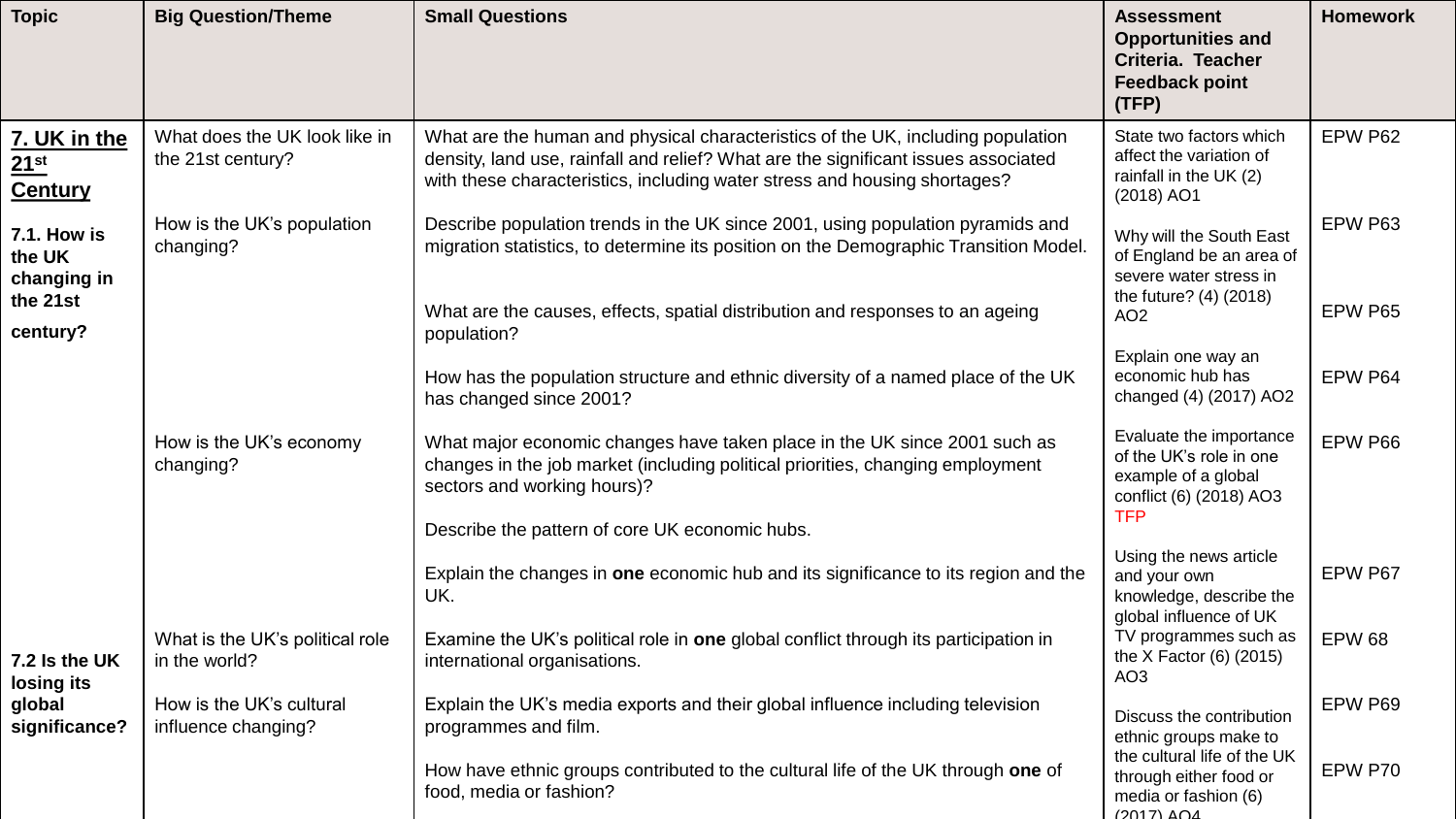| <b>Topic</b>                                                                       | <b>Big Question/Theme</b>                                                                                    | <b>Small Questions</b>                                                                                                                                                                                                                                                                                                                                                                                                                                                                                                                                                                                                                                                                                                                                                       | <b>Assessment Opportunities</b><br>and Criteria. Teacher<br><b>Feedback point (TFP)</b>                                                                                                                                                                                                                                                                                                        | <b>Homework</b>                         |
|------------------------------------------------------------------------------------|--------------------------------------------------------------------------------------------------------------|------------------------------------------------------------------------------------------------------------------------------------------------------------------------------------------------------------------------------------------------------------------------------------------------------------------------------------------------------------------------------------------------------------------------------------------------------------------------------------------------------------------------------------------------------------------------------------------------------------------------------------------------------------------------------------------------------------------------------------------------------------------------------|------------------------------------------------------------------------------------------------------------------------------------------------------------------------------------------------------------------------------------------------------------------------------------------------------------------------------------------------------------------------------------------------|-----------------------------------------|
| 8. Resource<br><b>Reliance</b><br>8.1. Will we run<br>out of natural<br>resources? | How has increasing<br>demand for resources<br>affected our planet?<br>What does it mean to be                | Explain the factors leading to demand outstripping supply of food, energy and water.<br>How are environments and ecosystems used and modified by humans including:<br>mechanisation of farming and commercial fishing to provide food<br>deforestation and mining to provide energy<br>$\bullet$<br>reservoirs and water transfer schemes to provide water.<br>What is 'food security' and what human and physical factors which influence this?                                                                                                                                                                                                                                                                                                                             | Discuss the message about<br>population and food supply shown<br>by the cartoon $(3)$ $(2017)$ AO3<br>Explain how mining can affect<br>ecosystems (3) (2018) AO2<br>Describe what it means for a<br>person to be food secure (2)                                                                                                                                                               | EPW P71<br><b>EPW P72-73</b><br>EPW P74 |
| 8.2. Can we feed<br>nine billion<br>people by 2050?                                | food secure?<br>How can countries ensure<br>their food security?<br>How sustainable are<br>these strategies? | How are world patterns of access to food illustrated, such as the world hunger index<br>and average daily calorie consumption?<br>What are the differences between Malthusian and Boserupian theories about the<br>relationship between population and food supply?<br>Case study of attempts to achieve food security in one country to include:<br>. Investigation of statistics relating to food consumption and availability over time.                                                                                                                                                                                                                                                                                                                                  | $(2015)$ AO1<br>Describe the pattern for countries<br>with the lowest level of food<br>security risk (3) (2018) AO2<br>For a country you have studied,<br>explain how food security is<br>achieved by one method at a local<br>scale (6) (2018) AO1                                                                                                                                            | EPW P75<br>EPW P79                      |
|                                                                                    |                                                                                                              | Examine the success of one attempt in helping achieve food security at a local scale<br>such as food banks, urban gardens and allotments.<br>Examine the effectiveness of one past and one present attempt to achieve food<br>security at a national scale such as global food trade, GM crops, 'The Green<br>Revolution' and food production methods.<br>Examine the environmental, economic and social sustainability of attempts to achieve<br>food security, in relation to:<br>• ethical consumerism, such as fairly traded goods and food waste<br>• food production, such as organic methods and intensive farming<br>• technological developments, such as GM crops and hydroponics<br>• small scale 'bottom up' approaches, such as urban gardens and permaculture. | Assess how far food security has<br>been achieved at a local scale in<br>your chosen country (8) (2017)<br>AO3 TFP<br>Explain how effective one attempt<br>to achieve food security at a<br>national scale has been (4) (2015)<br>AO <sub>2</sub><br>Evaluate the success of one<br>technological strategy to<br>sustainably improve food security<br>(6) (2015) AO4<br>TFP- End of topic test | EPW P78<br><b>EPW P76-77</b>            |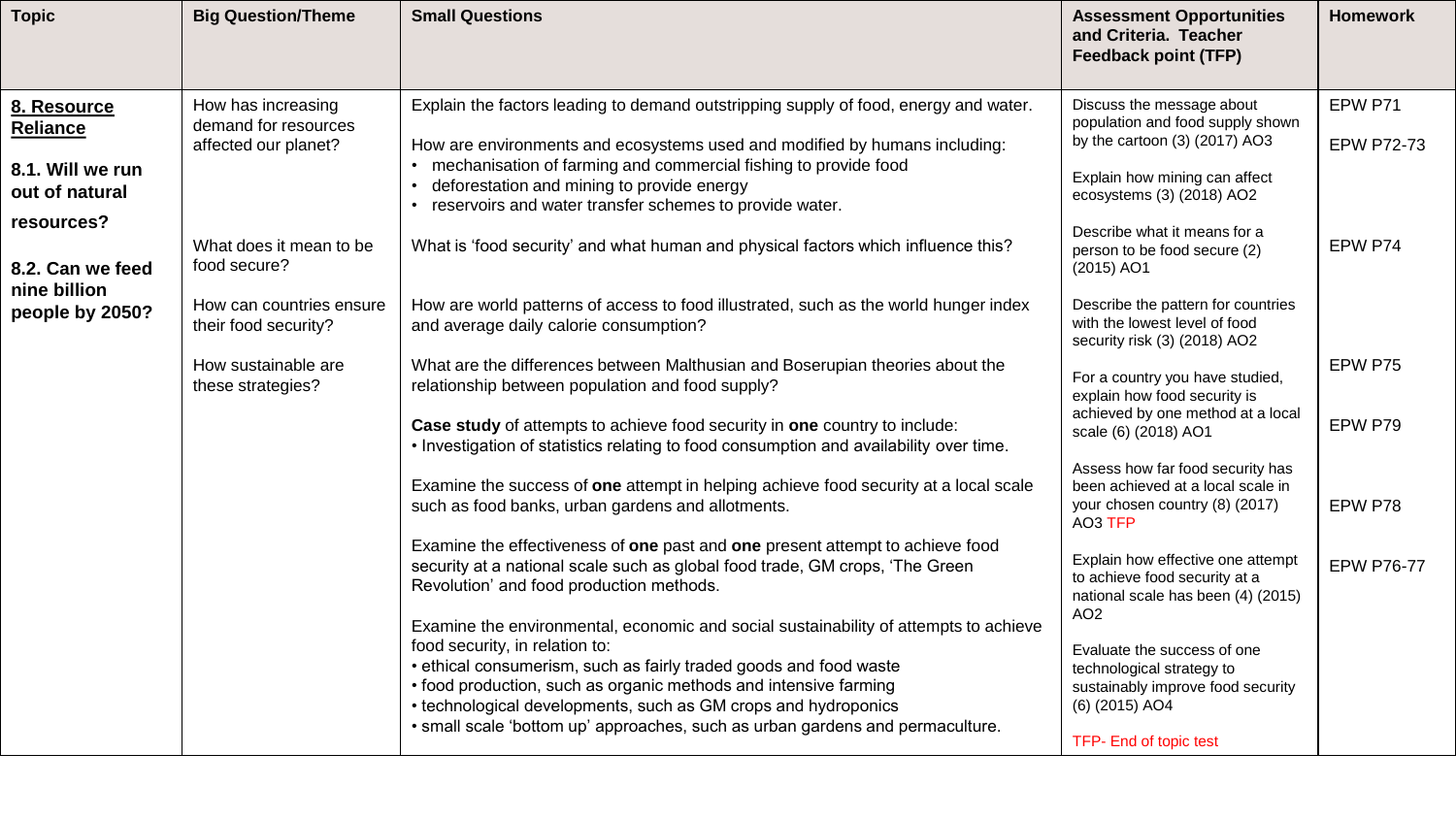| Where is Ghana located?<br>Complete the practice paper<br>'The physical geography of<br>Ghana:<br>9 <sub>1</sub><br>Sustainable development; Why is Ghana<br>Ghana causes its pattern of food<br><b>Decision</b><br>an LIDC and how will it develop in the<br>security.' To what extent do you<br>What are the human and physical<br>making<br>future?<br>agree with this statement? (12)<br>Complete the NTG<br>characteristics?<br>practice<br>$(2015)$ AO4<br>Why does life expectancy vary throughout<br>Using the newspaper extract and<br>the country?<br>own understanding, evaluate the<br>What makes it an LIDC?<br>impacts of human activity on<br>Ghana's rainforest (6) (2015)<br>AO <sub>3</sub><br>Why is Kakum National Park important to<br>local people?<br>Ghana is an LIDC. Write a brief<br>Why does food security vary?<br>report on Ghana's current<br>economic development and<br>How can the issues be solved?<br>decide on a strategy to help<br>Ghana continue its development,<br>please include;<br>1. Outline Ghana's current level<br>of development including its<br>successes and challenges. | <b>Topic</b> | <b>Big Question/Theme</b> | <b>Small Questions</b> | <b>Assessment Opportunities and</b><br>Criteria. Teacher Feedback<br>point (TFP) | <b>Homework</b> |
|-------------------------------------------------------------------------------------------------------------------------------------------------------------------------------------------------------------------------------------------------------------------------------------------------------------------------------------------------------------------------------------------------------------------------------------------------------------------------------------------------------------------------------------------------------------------------------------------------------------------------------------------------------------------------------------------------------------------------------------------------------------------------------------------------------------------------------------------------------------------------------------------------------------------------------------------------------------------------------------------------------------------------------------------------------------------------------------------------------------------------------|--------------|---------------------------|------------------------|----------------------------------------------------------------------------------|-----------------|
| 2 Propose one strategy which<br>would allow Ghana to develop<br>further and justify how this<br>strategy would be able to<br>increase development. (12)<br>$(2015)$ AO4<br>TFP- Practice exam paper                                                                                                                                                                                                                                                                                                                                                                                                                                                                                                                                                                                                                                                                                                                                                                                                                                                                                                                           |              |                           |                        |                                                                                  |                 |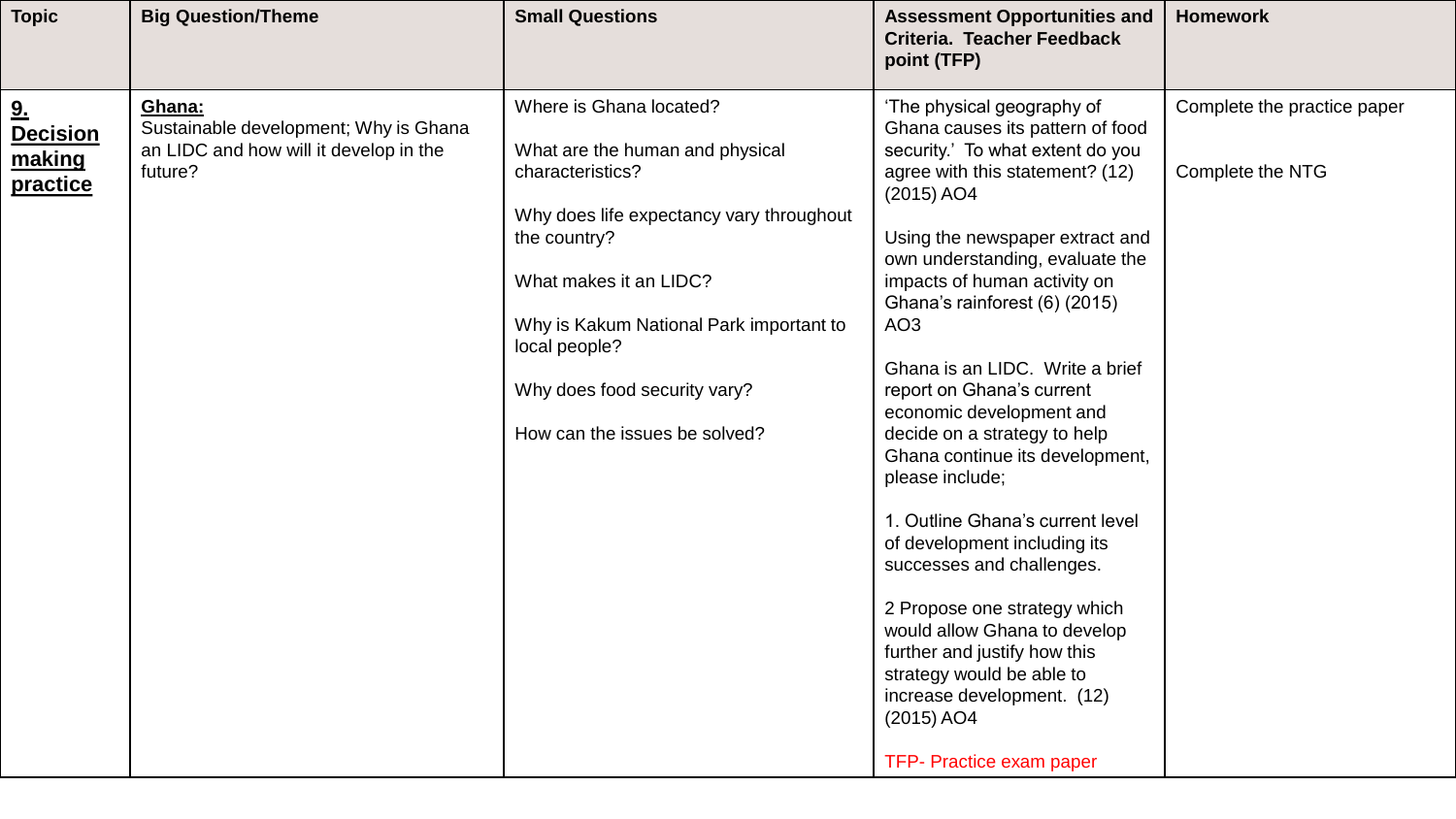| <b>South Downs National Park:</b><br>Where is it located?<br>'Reservoirs are a successful<br>Complete the practice paper<br>9. Decision<br>strategy for dealing with water<br>making practice<br>Sustainable development: Why is the<br>What are the natural and human<br>stress.' To what extent do you<br><b>Complete the NTG</b><br>South Downs an area of water deficit<br>agree with this statement? (12)<br>features?<br>and what does the future have in store<br>$(2017)$ AO4<br>and why?<br>What is the population?<br>Polegate, East Sussex, borders<br>the South Downs National Park<br>Why is the landscape distinctive?<br>and the water for the town is<br>Why is the area suitable for a<br>supplied by Arlington Reservoir.<br>reservoir?<br>Discuss the potential impact of<br>the new developments on ways<br>Why are there housing shortages in<br>of life in Polegate (6) (2017) AO3<br>the area?<br>Increasing demand for resources<br>is affecting the South East of<br>Why is there water stress in the<br>England in the 21 <sup>st</sup> century;<br>area?<br>How can it be solved?<br>1. Assess whether the challenges<br>of housing and water supply<br>have been met so far by the<br>authorities in South East<br>England.<br>2. Propose and justify one<br>initiative or idea that could be<br>considered to make living in<br>South<br>East England more sustainable<br>for the future. (12) (2017) AO4<br>TFP- Practice exam paper | <b>Topic</b> | <b>Big Question/Theme</b> | <b>Small Questions</b> | <b>Assessment Opportunities and</b><br>Criteria. Teacher Feedback<br>point (TFP) | <b>Homework</b> |
|--------------------------------------------------------------------------------------------------------------------------------------------------------------------------------------------------------------------------------------------------------------------------------------------------------------------------------------------------------------------------------------------------------------------------------------------------------------------------------------------------------------------------------------------------------------------------------------------------------------------------------------------------------------------------------------------------------------------------------------------------------------------------------------------------------------------------------------------------------------------------------------------------------------------------------------------------------------------------------------------------------------------------------------------------------------------------------------------------------------------------------------------------------------------------------------------------------------------------------------------------------------------------------------------------------------------------------------------------------------------------------------------------------------------------------------------------------------------|--------------|---------------------------|------------------------|----------------------------------------------------------------------------------|-----------------|
|                                                                                                                                                                                                                                                                                                                                                                                                                                                                                                                                                                                                                                                                                                                                                                                                                                                                                                                                                                                                                                                                                                                                                                                                                                                                                                                                                                                                                                                                    |              |                           |                        |                                                                                  |                 |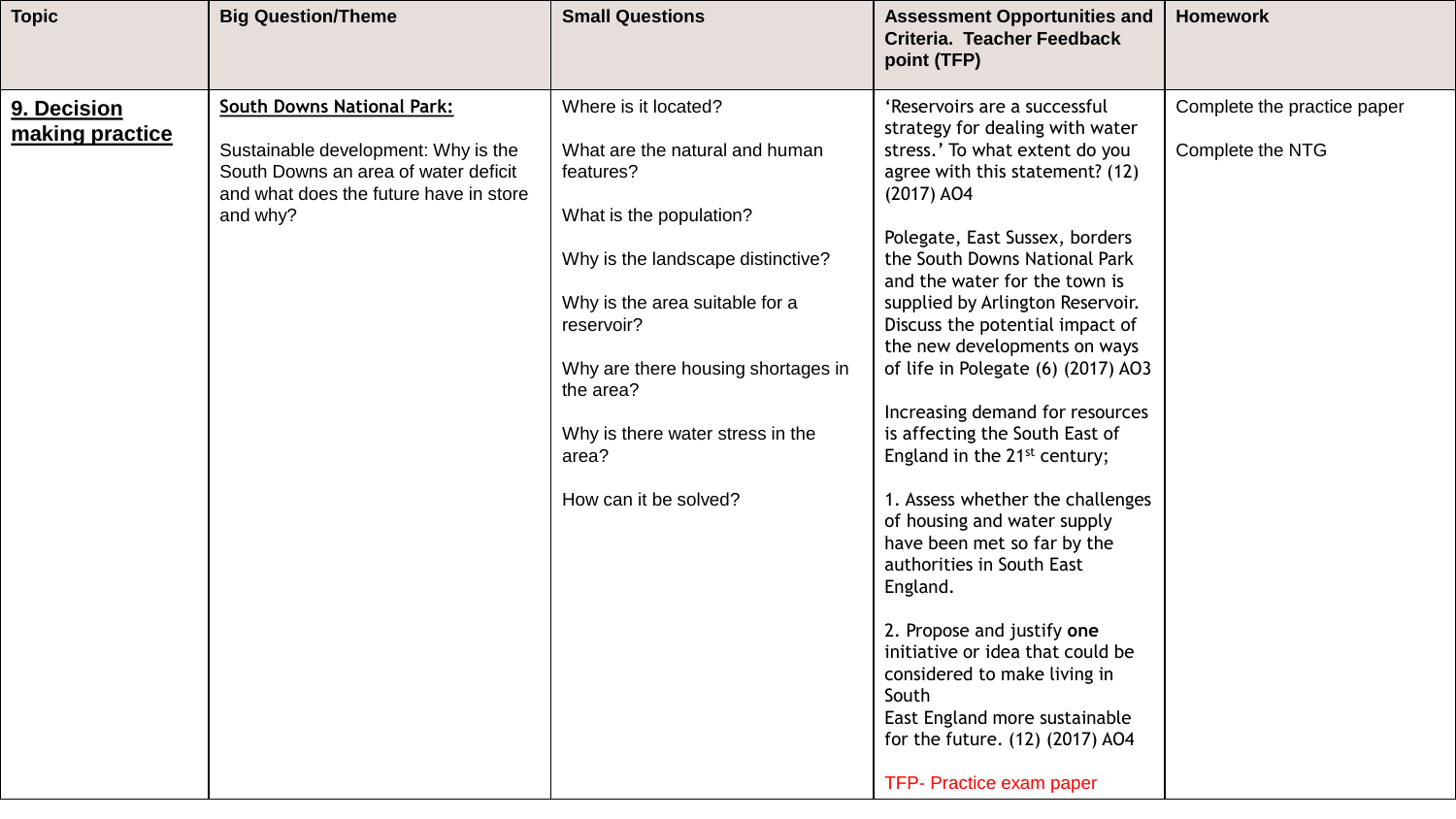| <b>Topic</b>                   | <b>Big Question/Theme</b>                                                                       | <b>Small Questions</b>                                                                                                                                                                                                                                                                                           | <b>Assessment Opportunities and</b><br>Criteria. Teacher Feedback point<br>(TFP)                                                                                                                                                                                                                                                                                                                                                                                                                                                                                                                                                                                                                                                                                                                         | <b>Homework</b>                                                      |
|--------------------------------|-------------------------------------------------------------------------------------------------|------------------------------------------------------------------------------------------------------------------------------------------------------------------------------------------------------------------------------------------------------------------------------------------------------------------|----------------------------------------------------------------------------------------------------------------------------------------------------------------------------------------------------------------------------------------------------------------------------------------------------------------------------------------------------------------------------------------------------------------------------------------------------------------------------------------------------------------------------------------------------------------------------------------------------------------------------------------------------------------------------------------------------------------------------------------------------------------------------------------------------------|----------------------------------------------------------------------|
| 9. Decision<br>making practice | Rio De Janeiro:<br>Sustainable development in Rio De<br>Janeiro- Favelas or coastal protection? | Where is it located?<br>What are the human and natural<br>features?<br>How effective are hard and soft<br>coastal protection methods?<br>How is the population changing?<br>Why is it a World City?<br>Why is it urbanising rapidly?<br>What challenges do the favelas<br>face?<br>How can the issues be solved? | Using figures and your own<br>understanding, explain how<br>challenges in the city of Rio de<br>Janeiro affect the coastal landscape<br>$(12)$ $(2018)$ AO4<br>Explain why Rio de Janeiro has<br>experienced rapid urban growth (6)<br>$(2018)$ AO3<br>Assess the contemporary challenges<br>created by the inequality within<br>Botafogo (6) (2018) AO4<br>Rio de Janeiro is facing many<br>challenges, both physical and human,<br>and, the city now has a very limited<br>budget;<br>1. Examine whether you think that<br>Rio de Janeiro should prioritise<br>coastal management or<br>improving the squatter settlements<br>(favelas) over the next 10 years?<br>2. Suggest how your decision could<br>lead to long-term sustainability for<br>the city. (12) (2018) AO4<br>TFP- Practice exam paper | Complete the practice paper<br>Complete the NTG<br><b>EPW P80-85</b> |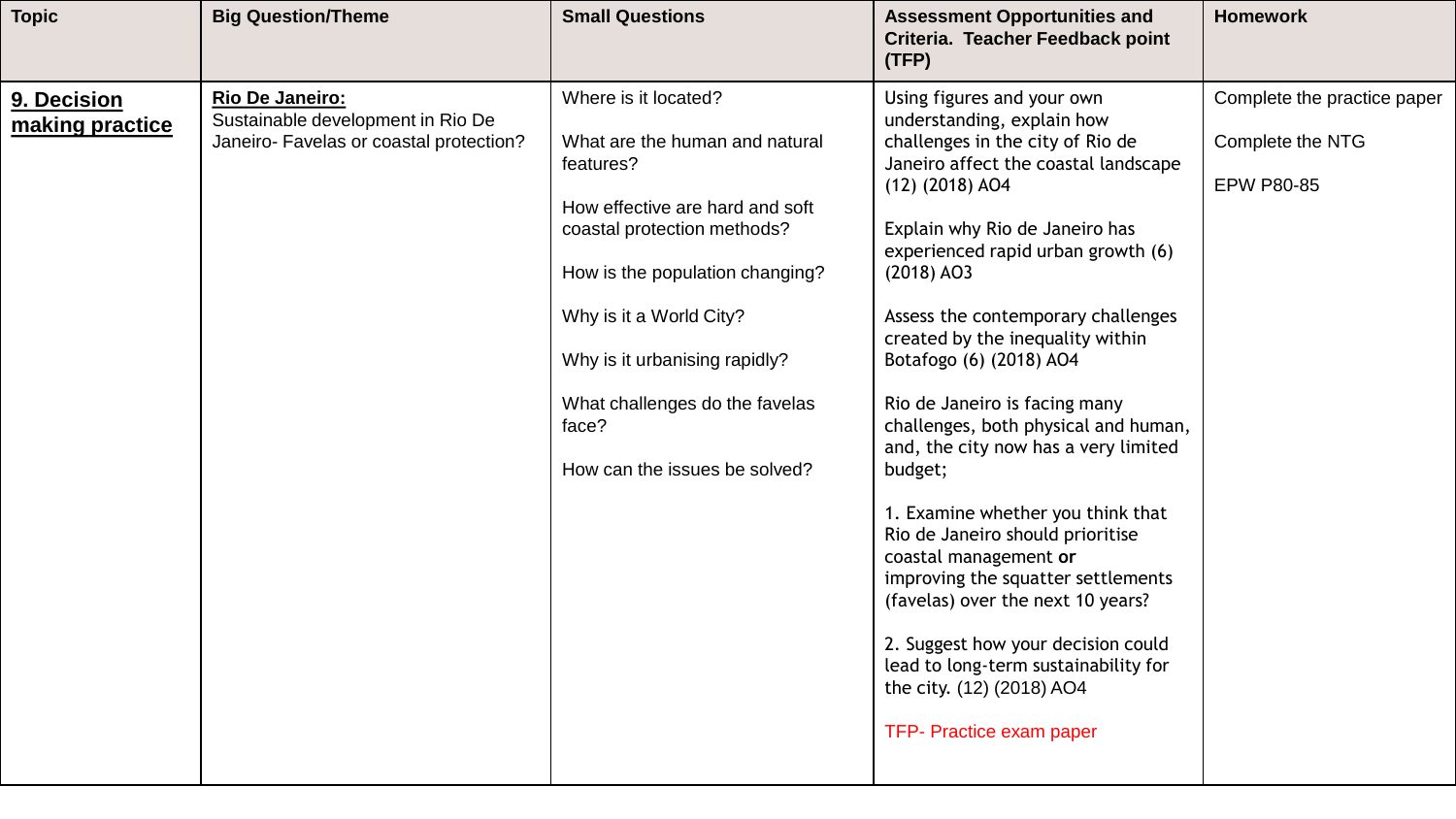| <b>Topic</b>     | <b>Big Question/Theme</b> | <b>Small Questions</b> | <b>Assessment Opportunities and</b><br><b>Criteria. Teacher Feedback</b><br>point (TFP) | Homework          |
|------------------|---------------------------|------------------------|-----------------------------------------------------------------------------------------|-------------------|
| <b>FIELDWORK</b> |                           |                        |                                                                                         | <b>EPW P86-93</b> |
|                  |                           |                        |                                                                                         |                   |
|                  |                           |                        |                                                                                         |                   |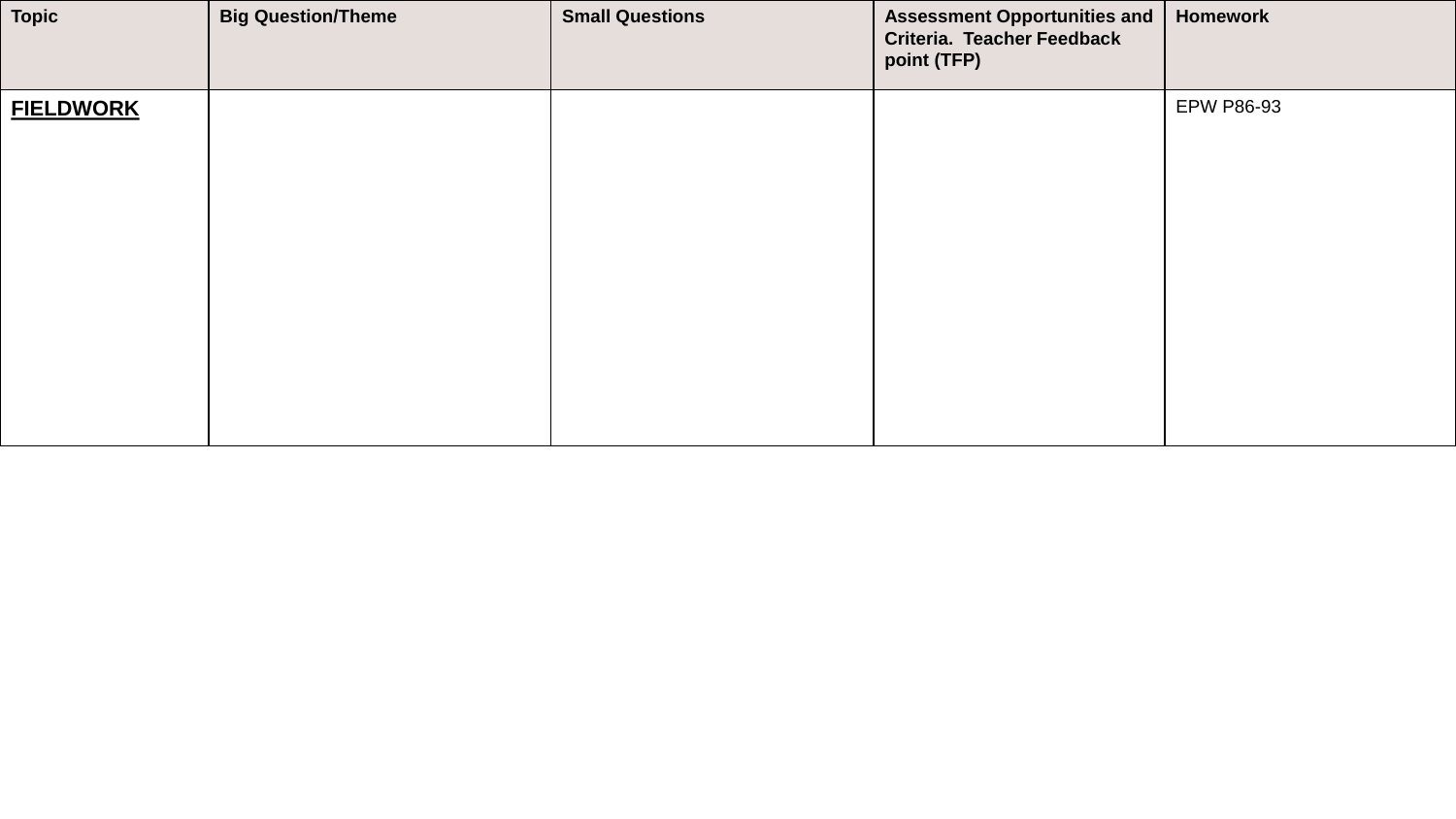#### 2a. Overview of GCSE (9-1) in Geography B (Geography for Enquiring Minds) (J384)

Learners must complete all components: 01, 02 and 03 to be awarded the OCR GCSE (9-1) in Geography B (Geography for Enquiring Minds).

| <b>Content Overview</b>                                                                                                                      |                                                                                            | <b>Assessment Overview</b>     |
|----------------------------------------------------------------------------------------------------------------------------------------------|--------------------------------------------------------------------------------------------|--------------------------------|
| Global Hazards<br><b>Changing Climate</b><br>Distinctive Landscapes<br><b>Sustaining Ecosystems</b><br>Fieldwork<br>Geographical Skills      | <b>Our Natural World</b><br>(01)<br>70 Marks<br>1 hour 15 minutes<br>written paper         | 35%<br>of total<br><b>GCSE</b> |
| <b>Urban Futures</b><br><b>Dynamic Development</b><br>UK in the 21st Century<br><b>Resource Reliance</b><br>Fieldwork<br>Geographical Skills | <b>People and Society</b><br>(02)<br>70 Marks<br>1 hour 15 minutes<br>written paper        | 35%<br>of total<br><b>GCSE</b> |
| Geographical Skills<br><b>Decision Making Exercise</b>                                                                                       | Geographical<br><b>Exploration (03)*</b><br>60 Marks<br>1 hour 30 minutes<br>written paper | 30%<br>of total<br>GCSE        |

\* Indicates inclusion of synoptic assessment.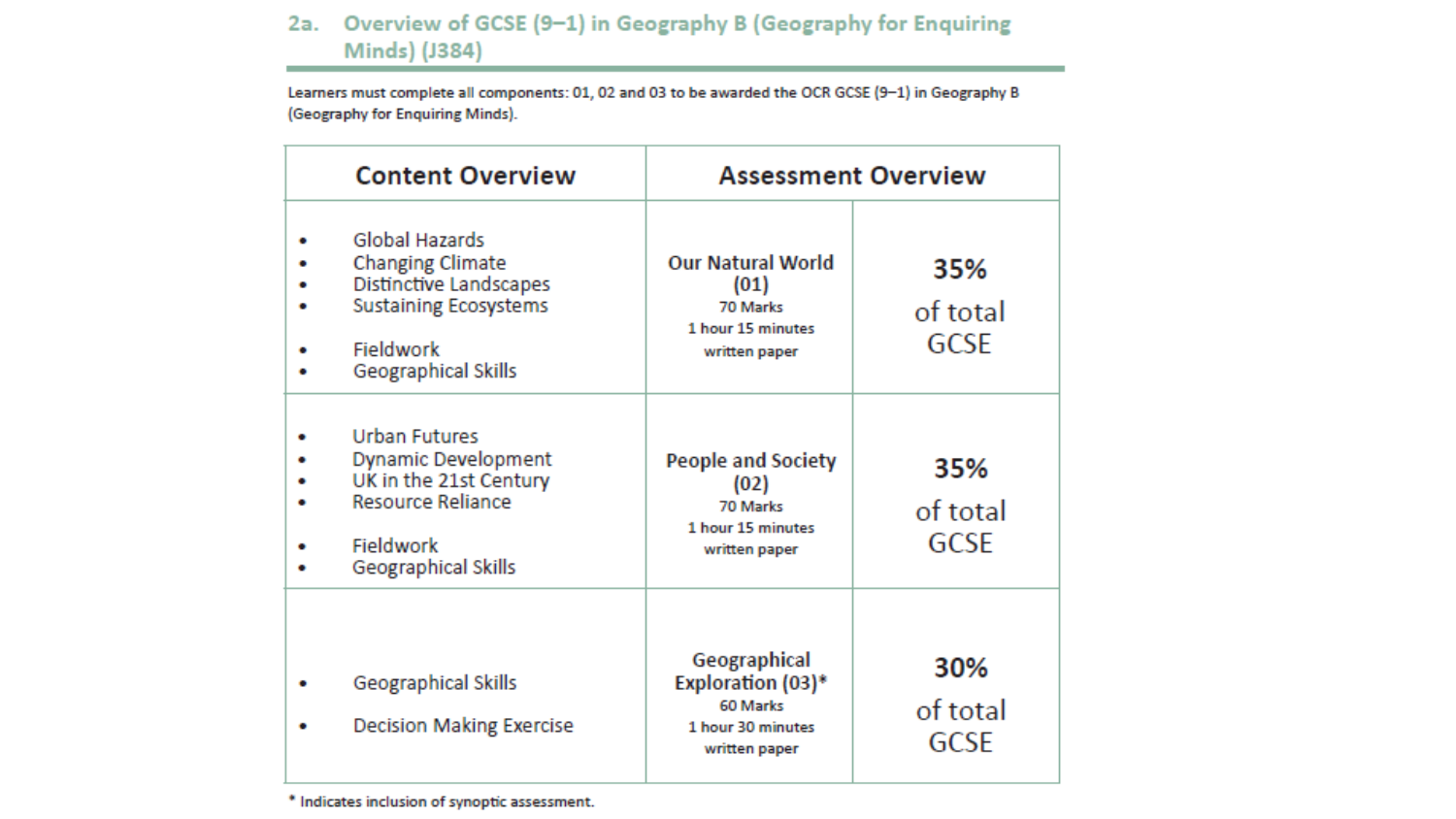|     | <b>Assessment Objective</b>                                                                                                                                                                                               |
|-----|---------------------------------------------------------------------------------------------------------------------------------------------------------------------------------------------------------------------------|
| AO1 | Demonstrate knowledge of locations, places, processes, environments and<br>different scales.                                                                                                                              |
| AO2 | Demonstrate geographical understanding of:<br>Concepts and how they are used in relation to places, environments<br>۰<br>and processes.<br>The inter-relationship between places, environments and processes<br>$\bullet$ |
| AO3 | Apply knowledge and understanding to interpret, analyse and evaluate<br>geographical information and issues and to make judgements.                                                                                       |
| AO4 | Select, adapt and use a variety of skills and techniques to investigate<br>questions and issues and communicate findings.                                                                                                 |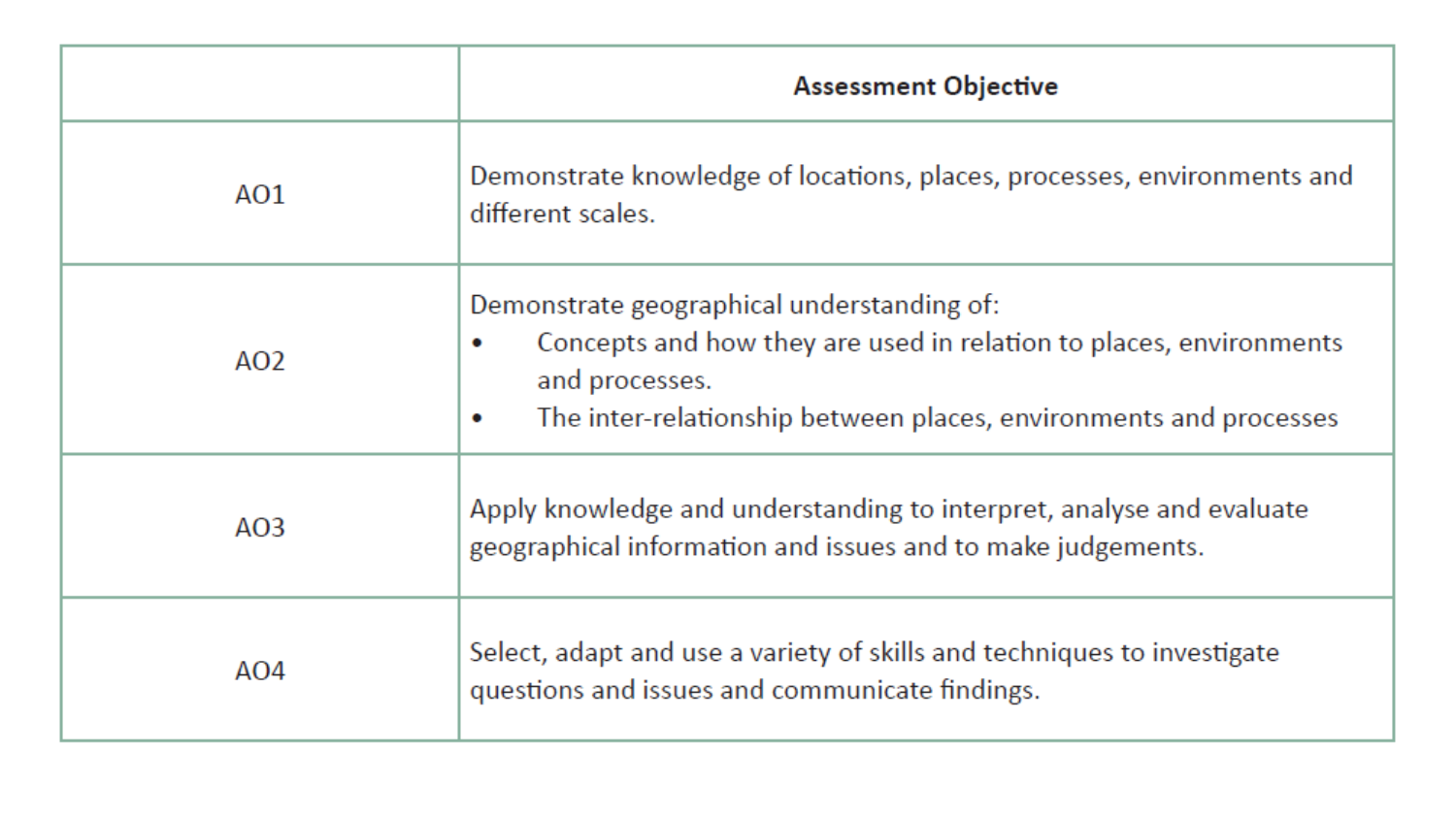# AO weightings in OCR GCSE (9-1) Geography B (Geography for Enquiring Minds)

The relationship between the assessment objectives and the components are shown in the following table:

| Component                          | % of overall GCSE (9-1) in Geography B<br>(Geography for Enquiring Minds) (J384) |     |      |     |
|------------------------------------|----------------------------------------------------------------------------------|-----|------|-----|
|                                    | A01                                                                              | A02 | A03  | A04 |
| Our Natural World (J384/01)        | 7.5                                                                              | 7.5 | 11.5 | 9   |
| People and Society (J384/02)       | 7.5                                                                              | 7.5 | 11.5 | 9   |
| Geographical Exploration (J384/03) | o                                                                                | 10  | 12   | 7   |
| <b>Total</b>                       | 15                                                                               | 25  | 35   | 25  |